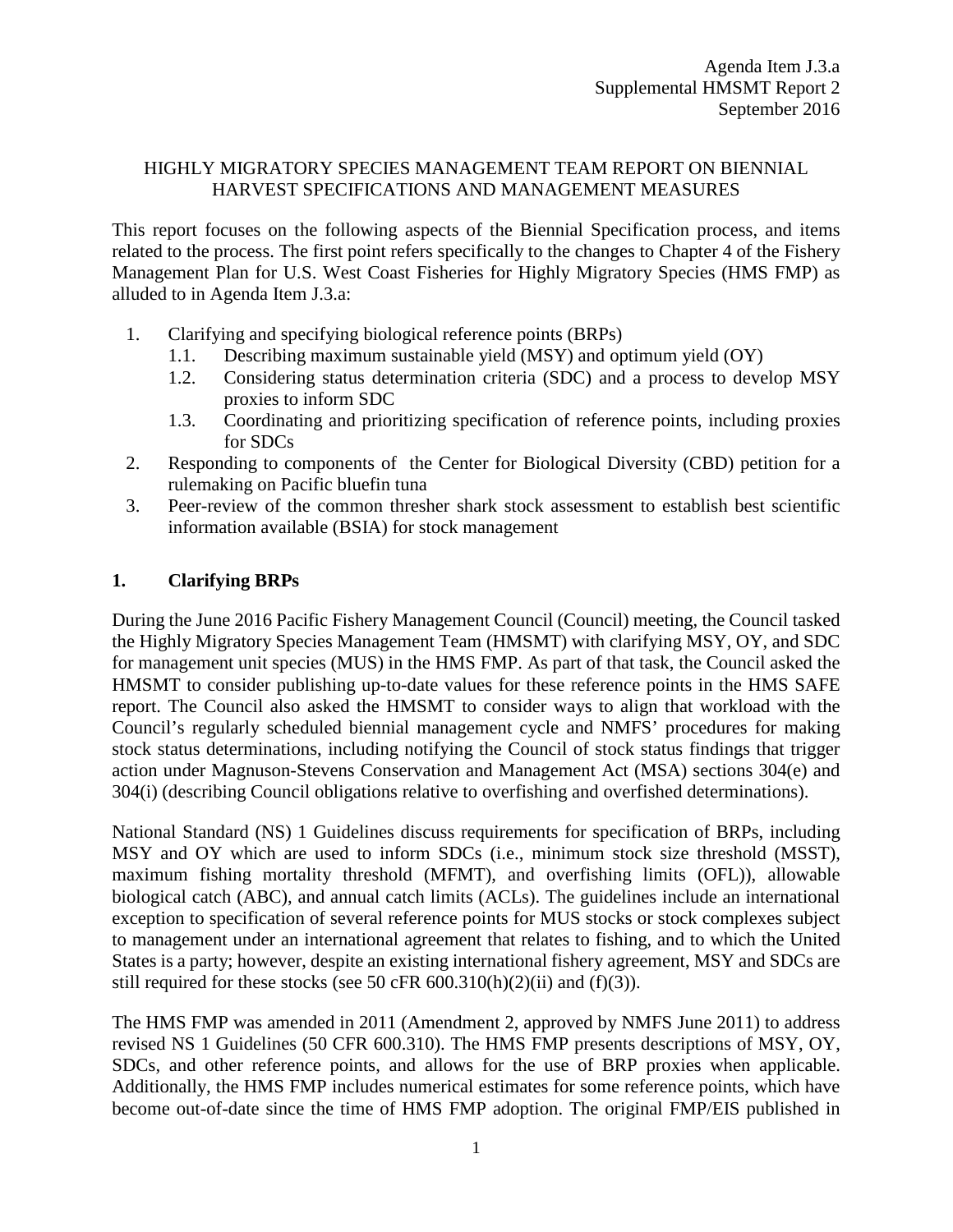August 2003 contained such specifications in Table 3-5 in Chapter 3, page 31. This information has been retained through subsequent amendment revisions as Table 4-3 in Chapter 4. Because NMFS and the Council have relied on international assessments for the best scientific information available (BSIA) for determining the status of the stocks included in the HMS FMP, updates to BRPs or their proxies via NMFS status determinations occur on the assessment cycles of regional fishery management organizations (RFMO). It also should be noted that HMS stock assessments have improved substantially since the HMS FMP was adopted, allowing more reliable estimates of BRPs, another reason the estimates in Table 4-3 are out of date.

# *1.1 Describing MSY and OY*

The HMSMT discussed the issue of specifying OY for a stock caught by international fleets. Since the OY concept was principally conceived as a tool for domestic management, it does not apply easily for transboundary stocks caught by many nations. Specification of OY is unlikely to have much practical application in most HMS FMP MUS.

*1.2 Considering status determination criteria (SDC) and a process to develop MSY proxies to inform SDC*

The HMS FMP establishes the following SDCs:

- MFMT equals FMSY.
- When  $M \le 0.5$  MSST is (1-M)BMSY and when  $M > 0.5$  MSST is 0.5BMSY.

The HMS FMP also describes three stock categories relative to specifying MSY:

- 1. Category 1 covers regularly assessed stocks where a deterministic estimate of MSY is produced. However, even for most regularly assessed HMS, MSY may not be estimable because of the lack of a clear stock-recruit relationship.
- 2. Category 2 covers unassessed stocks for which catch history and information on relative abundance/stock productivity are available. An MSY proxy may be based on this information.
- 3. Category 3 covers unassessed stock with catch history but no information on relative abundance/productivity. For these stocks catch-based data poor assessment methods or stable catch history may be used to identify an MSY proxy.

Clarifying the SDCs described in the HMS FMP, which are defined consistently with thosein the PFEP, could further complicate the Secretarial approval process for stock status determinations as there can only be one domestic status determination for each stock.

As stated earlier, there are often inconsistencies between domestic SDCs and the BRPs used by the scientific providers to the RFMOs. Often science providers do not estimate the numerical quantities needed to calculate the SDCs defined in the HMS FMP (e.g.,  $B_{MSY}$ ). In such instances, proxy reference points must be selected from the assessment. The process of specifying BRP proxies to inform SDCs has not always been transparent, except when an explanation is included in the letters NMFS sends to the Council regarding its MSA 304(i) responsibilities for MUS stocks subject to overfishing or overfished. Additionally, the current framework in the FMP regarding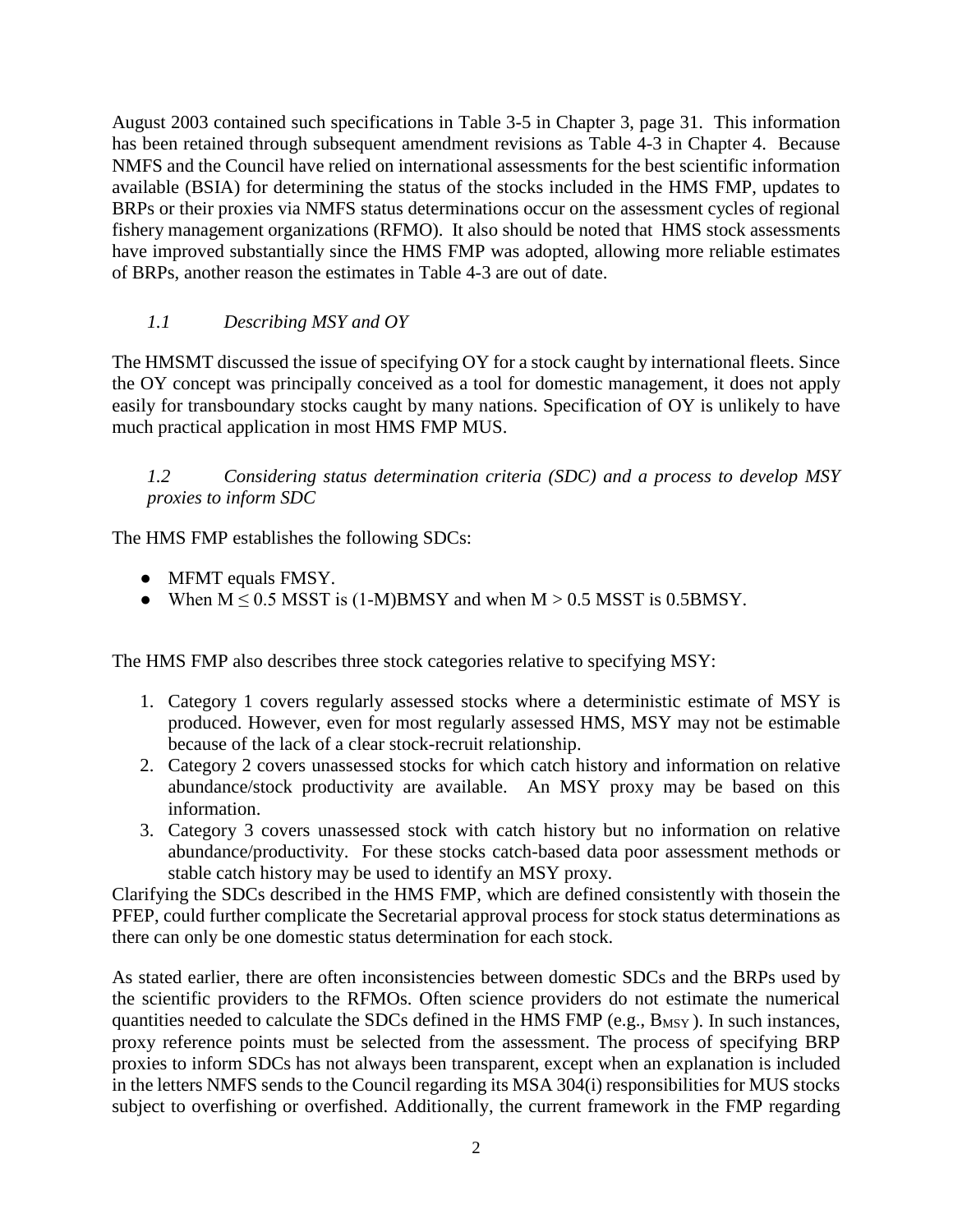stock categories relative to specifying MSY is not specific enough to ensure consistent and reproducible outcomes when multiple analysts are tasked with selecting the most appropriate BRP proxies for the same stock (e.g., for determining MSST or MFMT).

The HMSMT proposes to continue coordinating with NMFS on requesting that the RFMO science providers report the information needed to inform the SDC defined in the HMS FMP. In instances in which information to calculate SDC has not been or cannot be generated in international assessments, it would be useful to have more specific guidance from the Council regarding the identification of appropriate proxies. In considering how the Council might approach clarifying how proxies may be selected for SDC, the HMSMT discussed several options which deviate from the framework established in the HMS FMP.

- Option 1: The Council could defer to NMFS for a review of international assessments and the selection of applicable proxies for SDCs. The HMSMT could provide this information in the SAFE report. Further, removing text in Chapter 4 of the HMS FMP regarding stock categories relative to specifying MSY (see page 3 of this report) could allow greater flexibility to select from a suite of alternative limit reference points and to account for weaknesses in individual assessments.
	- o Pros: This approach may serve the interests of the public and the Council by making the information used to determine stock status of MUS in the HMS FMP available in the SAFE, and could minimize the workload of the HMSMT and the Council with respect to evaluating SDCs and/or the use of proxies for each stock.
	- o Cons: This approach would also minimize the Council's role in evaluating SDCs and/or the use of proxies for each stock in the HMS FMP.
- Option 2: The HMSMT could generate a range of alternatives for the Council to consider for refining the current framework in the HMS FMP for selecting proxies for SDCs. One example is the three-tier "hierarchical approach" that the WCPFC adopted for specifying reference points (see SC7-MI-WP-03), which is based on the ability to estimate the steepness parameter for the stock recruit relationship and the availability of life history parameters. It is somewhat akin to the three categories described in the HMS FMP for estimating MSY (see page 3 of this report).
	- o Pros: Employing a "hierarchical approach" that is tailored to the information produced by the science providers to the RFMOs could reduce the likelihood of discrepancies in the selection of particular proxies for SDCs either among entities involved in status determinations or across assessments or both.
	- o Cons: There are outstanding questions about the application of a "hierarchical approach" to selecting proxies from assessments produced by a variety of science providers. For example, could the WCPFC's approach be used to derive proxies from assessments produced by the IATTC Scientific Staff?
	- Option 3: The HMSMT could work with NMFS to facilitate the Council's consideration of proxies for each MUS for which the latest assessment does not include the information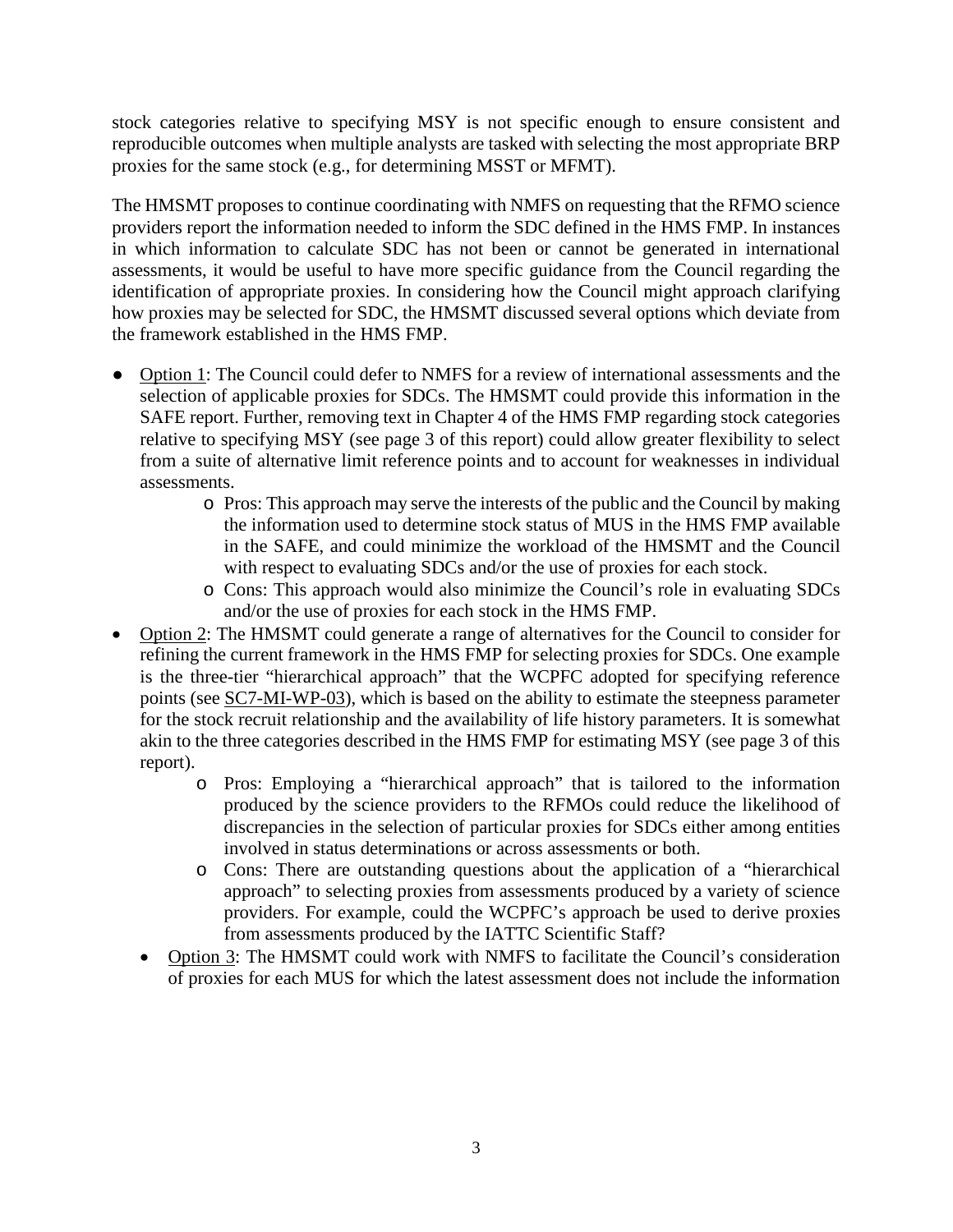necessary for calculating SDCs on a "case-by-case" basis.<sup>[1](#page-3-0)</sup> Under this option, the HMSMT would present to the Council the pros and cons of various proxies for SDCs. This would allow the Council to consider on a stock-by-stock basis the choice of proxies for SDCs.

- o Pros: This would be flexible for decision-making and could account for nuances of different assessments while increasing the Council's involvement in evaluating SDCs and/or the use of proxies for MUS in the HMS FMP. Council decisions on such matters could be useful to generating U.S. positions towards the adoption of reference points by the Pacific RFMOs.
- o Cons: It would present a considerable workload. Rather than attempt to tackle this workload for all MUS in the HMS FMP in this biennial management cycle, the HMSMT has discussed the potential to report such considerations in the SAFE Report as new assessments become available and stock status determinations are considered. For example, in contrast to Option 1, the HMSMT could report a suite of proxies for SDC, as well as pros and cons for those proxies and/or other potential proxies. The Council could consider this information and determine whether to take up the issue of amending SDCs for any particular stock in the next biennial management cycle.

## *1.3 Coordinating between the Councils and prioritizing specification of proxies for SDC's*

MSA Section 304(i) notes that the "appropriate Council" shall make recommendations for internationally managed stocks that NMFS determines are subject to overfishing or are overfished.<sup>[2](#page-3-1)</sup> Since all HMS FMP MUS are also MUS in the WPFMC's Pelagics FEP, this provision of 304(i) is pertinent. For the purposes of Section MSA 304(i) a council could recommend to NMFS which stocks it considers itself to be an "appropriate council." A council could consider both its overall interest in providing recommendations on the stock and the degree to which fisheries managed under the HMS FMP catch the stock or are likely to catch the stock. NS 1 guidelines and Section 3.2 in the HMS FMP state that "Councils should choose which FMP will be the primary FMP in which management objectives and reference points" for MUS occurring in more than FMP. It makes sense that if a council recommends it be considered "appropriate" for the purpose of making recommendations pursuant to Section 304(i) it would also have an interest in the SDCs, and therefore proxies, used to evaluate the status of the stock. This formulation can also be used as a mechanism for councils to prioritize which stocks they want to work on as far as identifying proxies. However, establishing itself as an appropriate council for certain species would not preclude the Council from weighing in on other stocks.

 $\overline{a}$ 

<span id="page-3-0"></span><sup>&</sup>lt;sup>1</sup> Like with Option 1, removing text in Chapter 4 of the HMS FMP regarding stock categories relative to specifying MSY (see page 3 of this report) could allow greater flexibility to select from a suite of alternative proxies and to account for weaknesses in individual assessments.

<span id="page-3-1"></span><sup>&</sup>lt;sup>2</sup> These include both recommendations for domestic regulations to address the relative impact of fishing vessels of the United States on the stock and international actions that will end overfishing in the fishery and rebuild the affected stocks.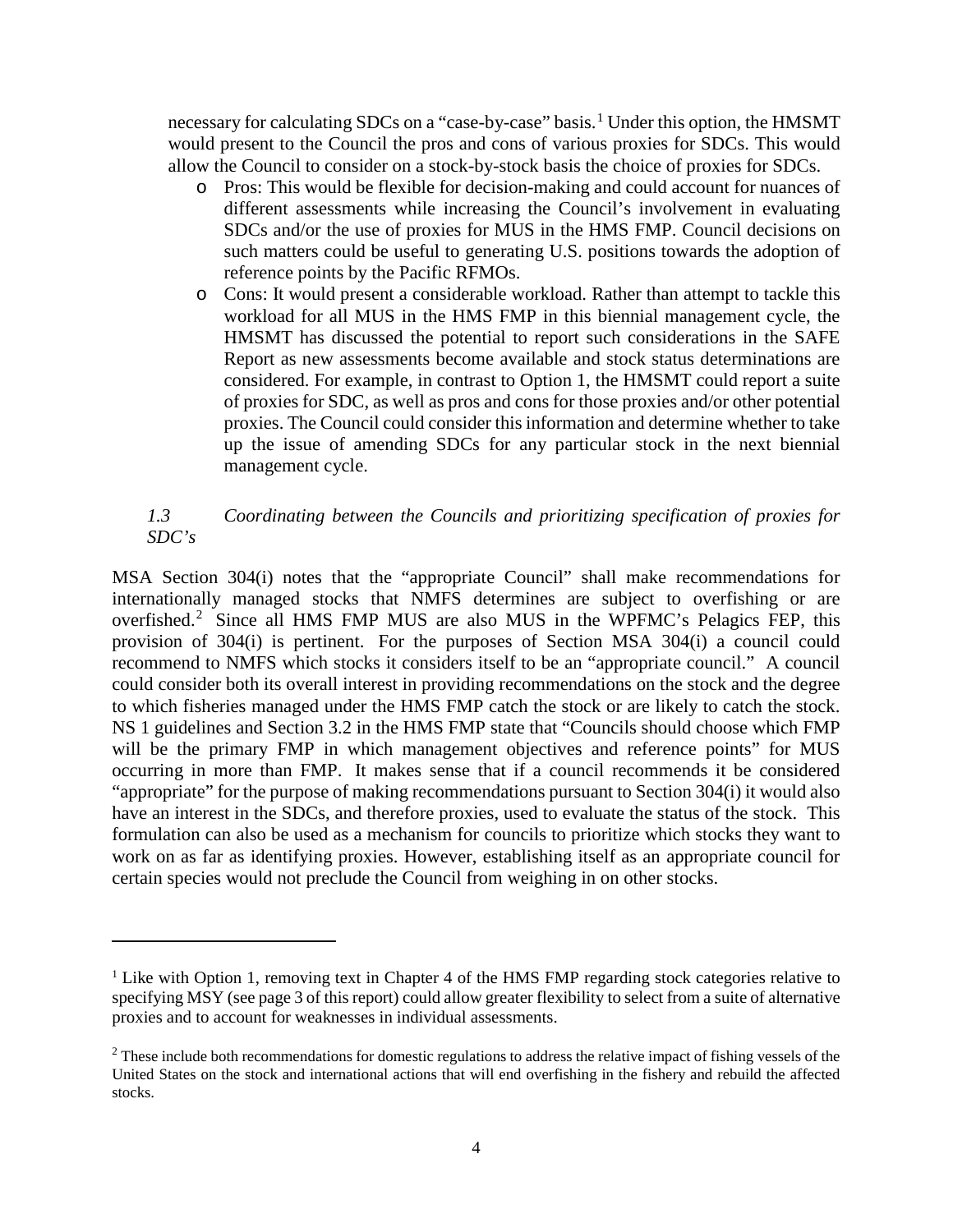Currently, and without an agreement between the Council and WPFMC regarding which FMP is the primary FMP for shared HMS stocks, NMFS has been notifying both Council's of their responsibilities under MSA 304(i) for the MUS species in both FMPs. This practice has caused some confusion about the need for the Council to make recommendations for stocks that the U.S. West Coast fleets do not appear to be catching, as well as some consternation as to whether the Council's time is best spent making recommendations for such stocks. The letter from NMFS to the Council regarding the Western and Central North Pacific Ocean (WCNPO) stock of striped marlin (Agenda Item. J.3 Attachment 2) is one such example.

A decision by the Council to identify itself as an "appropriate Council" for making 304(i) recommendations for the various stocks in the HMS FMP would not preclude the WPFMC from also making recommendations or vice versa. Rather, such decisions could be used to inform the stock status determination process. For example, if the Council did not consider itself the "appropriate Council" for making MSA 304(i) recommendations for WCNPO striped marlin at this time, then the HMSMT and SWFSC and WCR of NMFS could defer to the PFEP team and PIFSC and PIRO when specifying reference points for that stock in the SAFE Report, and consider the Western Pacific Council's recommendations under 304(i) to be the sole domestic recommendations for that stock. In satisfying 304(i), Council recommendations must take NS 3 into account, which requires that individual stocks of fish be managed throughout their range. Therefore, recommendations by either the Pacific or Western Pacific Council should cover the range of the stock. In instances in which both Councils are making recommendations, the recommendations should be consistent. Clarity as to whether the Council considers itself the "appropriate Council" for making such recommendations could help illuminate coordination needs between the two Councils.

## **2. Responding to components of the Center for Biological Diversity (CBD) petition for a rulemaking on Pacific bluefin tuna (PBF).**

The CBD petitioned NMFS for a rulemaking under the MSA. In its response [\(Agenda Item](http://www.pcouncil.org/wp-content/uploads/2016/08/J3_Att1_NMFSpetitionResponse_SEPT2016BB.pdf) [J.3,](http://www.pcouncil.org/wp-content/uploads/2016/08/J3_Att1_NMFSpetitionResponse_SEPT2016BB.pdf) [Attachment 1\)](http://www.pcouncil.org/wp-content/uploads/2016/08/J3_Att1_NMFSpetitionResponse_SEPT2016BB.pdf), NMFS referred the decisions on two components of the petition to the Council because of the Council's role in the rulemakings pertaining to changes to the HMS FMP. These two components are: (1) include PBF on the list of prohibited species, or, alternatively establish annual catch limits and minimum size requirements to protect age classes 0-2, and (2) identify specific values to be used as reference points to determine overfishing or overfished state. Notably, NMFS encouraged the Council to consider the adequacy of adopting specific values for reference points in light of the biennial management cycle. The HMSMT does not believe it is necessary for the Council to provide a response at this September 2016 meeting.

Regarding the first component (i.e., retention prohibition and alternative), the HMSMT concurs with NMFS that prohibiting U.S. West Coast vessels from fishing for PBF would neither end overfishing nor have a consequential impact on ending overfishing. Furthermore, as noted by NMFS and evidenced by public comment, the HMSMT believes a prohibition on retention would have significant economic impacts and disproportionate burden on the U.S. West Coast fishing industry, and hence would not be in the best interest of the nation. Lastly, the U.S. has already implemented management measures (recreational and commercial) to address the relatively limited impact of the U.S. fleet on the PBF stock. Regarding the second request (i.e., specifying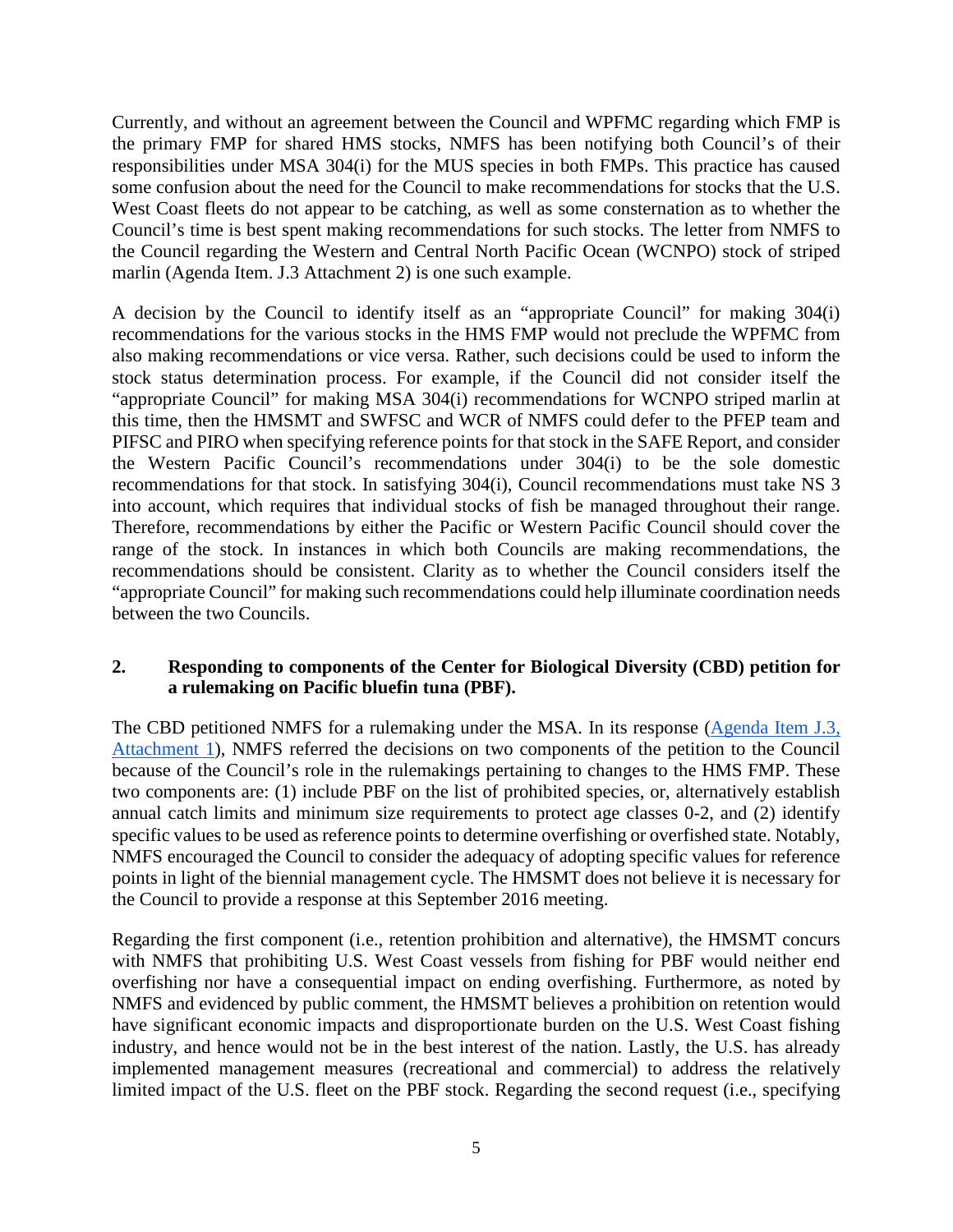values to be used as reference points), and considering the statement above regarding clarifying SDCs, the HMSMT is currently evaluating reference points for management unit species in the HMS FMP.

During its meeting in October 2016, the IATTC is expected to adopt a new resolution on the conservation and management of PBF. The HMSMT believes it would be more appropriate to address the bluefin petition after the IATTC meeting. Specifically, regarding the reference points request, the HMSMT believes it would be appropriate to resolve questions raised in this report before responding to the petitioner's request.

#### **3. Peer-review of the common thresher shark stock assessment to establish BSIA for stock management.**

A stock assessment for the common thresher shark was published in March 2016 [\(NOAA-TM-](https://swfsc.noaa.gov/publications/TM/SWFSC/NOAA-TM-NMFS-SWFSC-557.pdf)[NMFS-SWFSC-557\)](https://swfsc.noaa.gov/publications/TM/SWFSC/NOAA-TM-NMFS-SWFSC-557.pdf). This MUS occurs along the west coast of both the USA and Mexico and the assessment was conducted as a collaboration between the SWFSC and Mexican scientists at CICESE. Assessment results indicate that the stock is not overfished nor subject to overfishing and that catch levels in recent years have not approached the 340 metric ton harvest guideline for common thresher stock in the HMS FMP. Because the common thresher shark assessment involved international collaboration and was conducted outside of the regular Council or ISC assessment cycle, it falls outside the scope of the normal Council peer-review process (e.g., STAR panel). As noted in the NMFS statement (J.3 NMFS Report) under this agenda item, the Center for Independent Experts (CIE) will be contracted to conduct a peer-review of the assessment to determine if it constitutes BSIA.

## **HMSMT RECOMMENDATIONS**

- 1. Clarifying and specifying biological reference points (BRPs)
	- 1.1. Describing maximum sustainable yield (MSY) and optimum yield (OY) **HMSMT Recommendation:** Remove outdated estimates of MSY and OY from the HMS FMP, and provide numerical estimates (when available) in the SAFE report.
	- 1.2. Considering status determination criteria (SDC) and a process to develop MSY proxies to inform SDC **HMSMT Recommendation:** Consider SDCs and proxies for MUS on a case-bycase basis (Option 3). In doing so, the HMSMT could work with NMFS to align the workload of updating stock status with NMFS status determination process, taking into consideration the Council's biennial management cycle. Further, working towards alignment of NMFS status determination process with the Council's biennial management cycle would help streamline the process for specifying reference points by incorporating this information in the SAFE report in future years.
	- **1.3.** Coordinating and prioritizing specification of reference points, including proxies, between the Council and the WPFMC